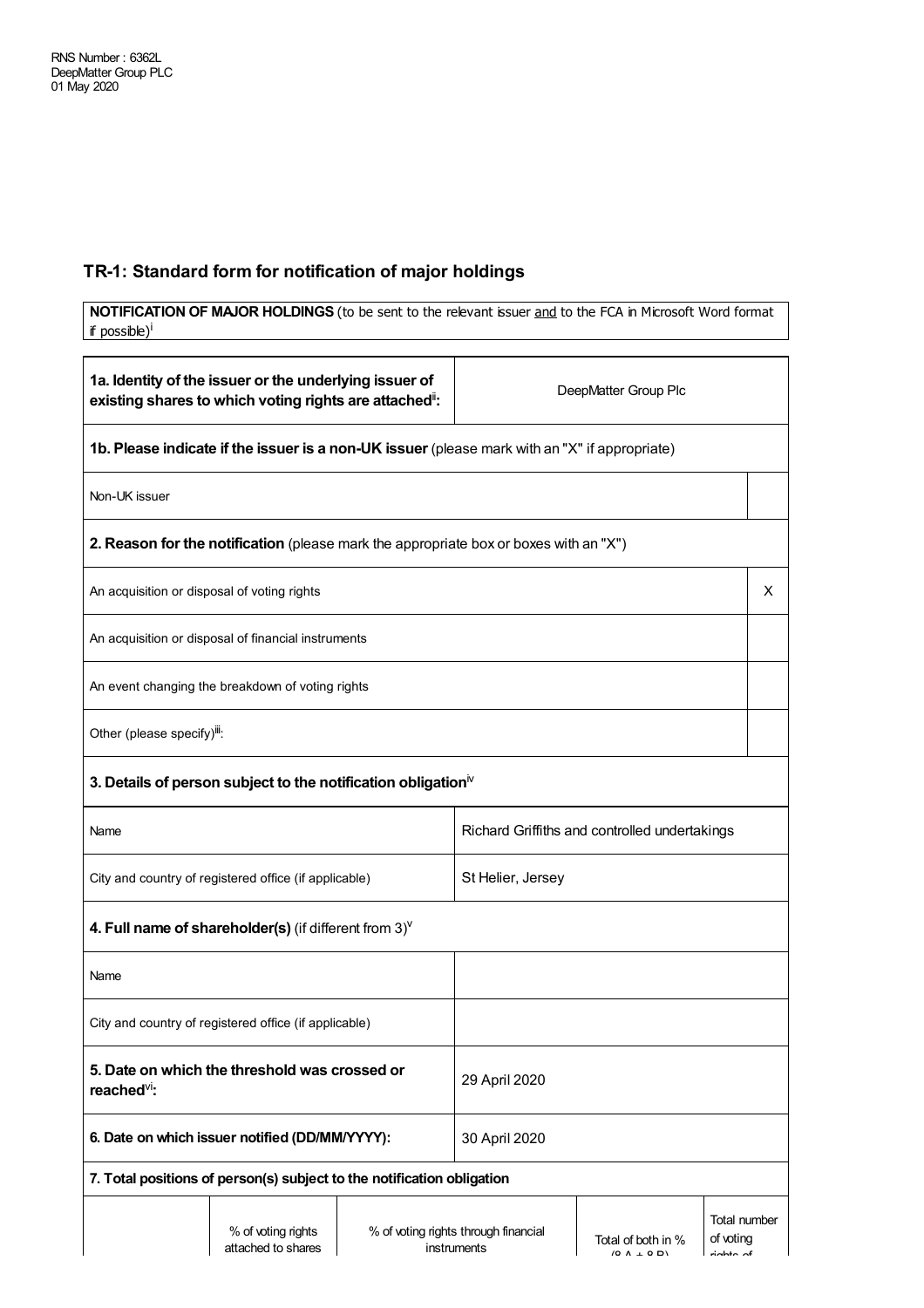|                                                                                    | (total of 8. A) | $(total of 8.B 1 + 8.B 2)$ | $(0.A + 0.B)$ | <b>ngnus</b> or<br>issuer <sup>vii</sup> |
|------------------------------------------------------------------------------------|-----------------|----------------------------|---------------|------------------------------------------|
| Resulting situation on<br>the date on which<br>threshold was<br>crossed or reached | 19.83%          | $0.00\%$                   | 19.83%        | 736,533,946                              |
| Position of previous<br>notification (if<br>applicable)                            | 19.24%          | 3.17%                      | 22.41%        |                                          |

| 8. Notified details of the resulting situation on the date on which the threshold was crossed or |
|--------------------------------------------------------------------------------------------------|
| reached <sup>∨⊪</sup>                                                                            |

| A: Voting rights attached to shares  |                                                               |                                                                    |                                                               |                                                             |  |
|--------------------------------------|---------------------------------------------------------------|--------------------------------------------------------------------|---------------------------------------------------------------|-------------------------------------------------------------|--|
| Class/type of                        |                                                               | Number of voting rights <sup>ix</sup>                              | % of voting rights                                            |                                                             |  |
| shares<br>ISIN code (if<br>possible) | <b>Direct</b><br>(Art 9 of Directive<br>2004/109/EC) (DTR5.1) | <b>Indirect</b><br>(Art 10 of Directive 2004/109/EC)<br>(DTR5.2.1) | <b>Direct</b><br>(Art 9 of Directive<br>2004/109/EC) (DTR5.1) | Indirect<br>(Art 10 of Directive<br>2004/109/EC) (DTR5.2.1) |  |
| Ordinary<br>GB00B29YYY86             | 146,032,111                                                   | $0.00\%$                                                           | 19.83%                                                        | $0.00\%$                                                    |  |
|                                      |                                                               |                                                                    |                                                               |                                                             |  |
|                                      |                                                               |                                                                    |                                                               |                                                             |  |
| <b>SUBTOTAL 8. A</b>                 | 146,032,111                                                   |                                                                    | 19.83%                                                        |                                                             |  |

| B 1: Financial Instruments according to Art. 13(1)(a) of Directive 2004/109/EC (DTR5.3.1.1 (a)) |                             |                                                     |                                                                                                 |                    |
|-------------------------------------------------------------------------------------------------|-----------------------------|-----------------------------------------------------|-------------------------------------------------------------------------------------------------|--------------------|
| Type of financial<br>instrument                                                                 | Expiration<br>$date^{\chi}$ | Exercise/<br><b>Conversion Period</b> <sup>XI</sup> | Number of voting rights that<br>may be acquired if the<br>instrument is<br>exercised/converted. | % of voting rights |
|                                                                                                 |                             |                                                     |                                                                                                 |                    |
|                                                                                                 |                             |                                                     |                                                                                                 |                    |
|                                                                                                 |                             |                                                     |                                                                                                 |                    |
|                                                                                                 |                             | <b>SUBTOTAL 8. B1</b>                               |                                                                                                 |                    |

**B 2: Financial Instrumentswith similar economic effect according to Art. 13(1)(b) of Directive 2004/109/EC (DTR5.3.1.1 (b)) Type of Physical or cash**

**financial**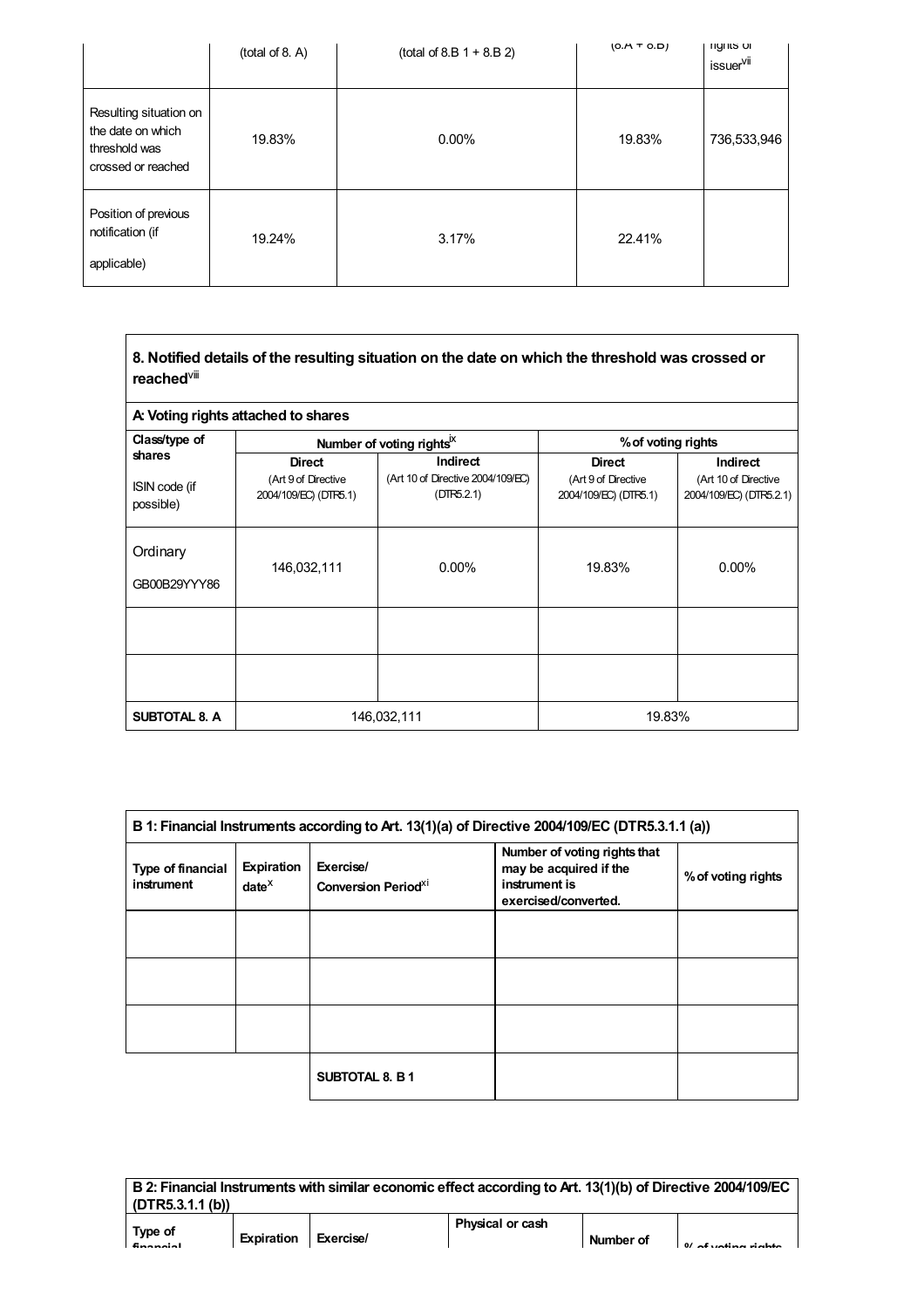| mnancial<br>instrument | $date^{\chi}$ | <b>Conversion Period Xi</b> | settlement <sup>xii</sup> | voting rights | % or voung rights |
|------------------------|---------------|-----------------------------|---------------------------|---------------|-------------------|
|                        |               |                             |                           |               |                   |
|                        |               |                             |                           |               |                   |
|                        |               |                             |                           |               |                   |
|                        |               |                             | SUBTOTAL 8.B.2            |               |                   |

| 9. Information in relation to the person subject to the notification obligation (please mark the<br>applicable box with an "X")                                                                                                                                         |                                                                                        |                                                                                                                         |                                                                             |  |  |  |
|-------------------------------------------------------------------------------------------------------------------------------------------------------------------------------------------------------------------------------------------------------------------------|----------------------------------------------------------------------------------------|-------------------------------------------------------------------------------------------------------------------------|-----------------------------------------------------------------------------|--|--|--|
| Person subject to the notification obligation is not controlled by any natural person or legal entity and does not control any other<br>undertaking(s) holding directly or indirectly an interest in the (underlying) issuerXili                                        |                                                                                        |                                                                                                                         |                                                                             |  |  |  |
| <b>Full</b> chain of controlled undertakings through which the voting rights and/or the<br>financial instruments are effectively held starting with the ultimate controlling natural person or legal entity <sup>XIV</sup> (please add<br>additional rows as necessary) |                                                                                        |                                                                                                                         |                                                                             |  |  |  |
| Name $^{XV}$                                                                                                                                                                                                                                                            | % of voting rights<br>if it equals or is<br>higher than the<br>notifiable<br>threshold | % of voting rights<br>through financial<br>instruments if it<br>equals or is higher<br>than the notifiable<br>threshold | Total of both if it equals or is<br>higher than the notifiable<br>threshold |  |  |  |
| <b>Serendipity Capital Limited</b>                                                                                                                                                                                                                                      | 1.28%                                                                                  |                                                                                                                         | 1.28%                                                                       |  |  |  |
| <b>Richard Griffiths</b>                                                                                                                                                                                                                                                | 8.20%                                                                                  |                                                                                                                         | 8.20%                                                                       |  |  |  |
| Ora Limited                                                                                                                                                                                                                                                             | 10.35%                                                                                 |                                                                                                                         | 10.35%                                                                      |  |  |  |
|                                                                                                                                                                                                                                                                         |                                                                                        |                                                                                                                         |                                                                             |  |  |  |
|                                                                                                                                                                                                                                                                         |                                                                                        |                                                                                                                         |                                                                             |  |  |  |
|                                                                                                                                                                                                                                                                         |                                                                                        |                                                                                                                         |                                                                             |  |  |  |
| <b>Total</b>                                                                                                                                                                                                                                                            | 19.83%                                                                                 |                                                                                                                         | 19.83%                                                                      |  |  |  |

| 10. In case of proxy voting, please identify:       |           |  |  |
|-----------------------------------------------------|-----------|--|--|
| Name of the proxy holder                            | <b>NA</b> |  |  |
| The number and % of voting rights held              | <b>NA</b> |  |  |
| The date until which the voting rights will be held | <b>NA</b> |  |  |